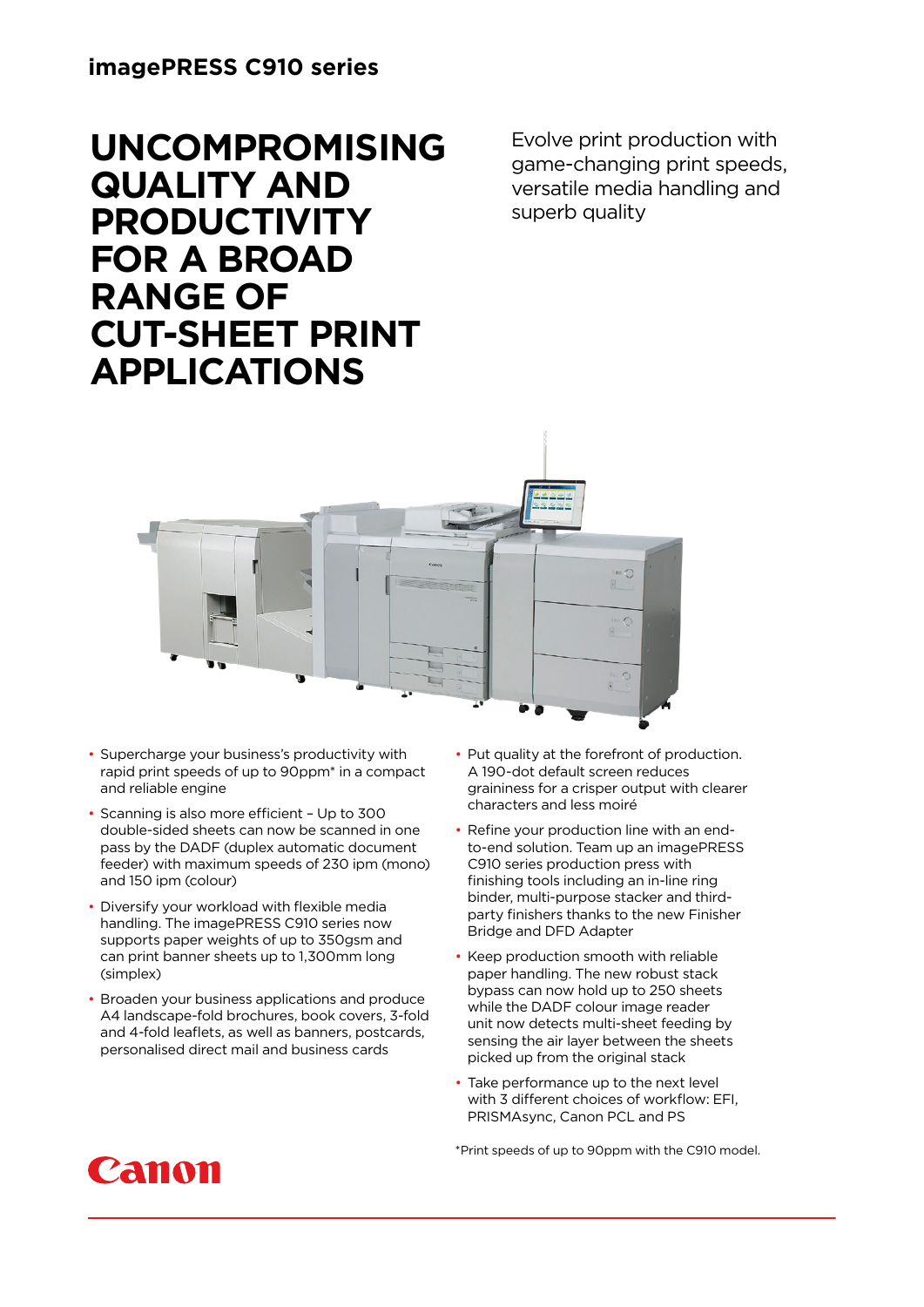#### **TECHNICAL SPECIFICATIONS**

## **imagePRESS C910 series**

| <b>GENERAL</b><br><b>SPECIFICATIONS</b>  | C910                                                                                                                                                                                                                                                             | C810                                                                                           | C710                        | Dimensions (W x D x H)             | 1,952 mm* x 934 mm x 1,433 mm** (W x D x H)<br>*Includes optional Control panel and Copy Tray-R2                             |
|------------------------------------------|------------------------------------------------------------------------------------------------------------------------------------------------------------------------------------------------------------------------------------------------------------------|------------------------------------------------------------------------------------------------|-----------------------------|------------------------------------|------------------------------------------------------------------------------------------------------------------------------|
| <b>Print speed</b>                       | up to 90 ppm                                                                                                                                                                                                                                                     | up to 80 ppm                                                                                   | up to 70 ppm                |                                    | ** Includes Upright Control Panel-G1 (If Operating Panel-A5 and Operator                                                     |
| Recommended monthly                      | 40,000 to                                                                                                                                                                                                                                                        | 30,000 to                                                                                      | 15,000 to                   | Minimum Installation space         | Attention Light-D1 are attached, total height is 1,712 mm)<br>1,952 (W) x 1,524 (D) mm                                       |
| volume                                   | 167,000 pages                                                                                                                                                                                                                                                    | 167,000 pages                                                                                  | 125,000 pages               | $(W \times D)$                     |                                                                                                                              |
|                                          | (A4)                                                                                                                                                                                                                                                             | (A4)                                                                                           | (A4)                        | Weight                             | Approx 316kg<br>*includes ADF                                                                                                |
| Maximum monthly peak<br>volume           | Up to 500,000<br>pages (A4)                                                                                                                                                                                                                                      | Up to 400,000<br>pages (A4)                                                                    | Up to 350,000<br>pages (A4) | Operating environment              | Temperature: 20 to 27°C (50 to 86°F)                                                                                         |
| <b>Registration tolerance</b>            | Front to Back: 1.0 mm or less                                                                                                                                                                                                                                    |                                                                                                |                             |                                    | Humidity: 15 to 60 % RH (no condensation)                                                                                    |
| Printing method                          | Colour Laser Beam Printing                                                                                                                                                                                                                                       |                                                                                                |                             | <b>Power Source</b>                | 220-240 V (±10%), 50/60 Hz (±2 Hz), 16A x 2 *All Europe<br>220-240 V (±10%), 50/60 Hz (±2 Hz), 13A x 2 *UK                   |
| <b>Print resolution</b>                  | 2,400 dpi x 2,400 dpi, 256 gradations                                                                                                                                                                                                                            |                                                                                                |                             | <b>Power Consumption</b>           | Maximum: Approx 1,560W (at power supply)                                                                                     |
| Paper capacity                           |                                                                                                                                                                                                                                                                  | Standard: 3 x 550-sheet cassettes (80 gsm)                                                     |                             |                                    | + 2,500W (at fusing unit)                                                                                                    |
|                                          | Option:                                                                                                                                                                                                                                                          |                                                                                                |                             |                                    | Plug In-Off mode: Approx. 1.0Wh<br>Sleep mode: Approx. 1.5Wh                                                                 |
|                                          | Stack Bypass-C1: 250* sheet Multi-purpose tray<br>(*1 sheet for Long sheet)<br>POD Deck Lite-C1: 1 x 3,500 sheet side paper deck (A4/A3/<br>SRA3<br>POD Deck Lite XL-A1: 1 x 3,500 sheet side paper deck (A4/<br>A3/SRA3), 1 x 1,000 sheets of length > 487.7 mm |                                                                                                |                             |                                    | Typical Electricity Consumption (TEC) rating:                                                                                |
|                                          |                                                                                                                                                                                                                                                                  |                                                                                                |                             |                                    | 10.7kWh (imagePRESS C910), 9.9kWh (imagePRESS C810),<br>8.9kWh (imagePRESS C710)                                             |
|                                          |                                                                                                                                                                                                                                                                  |                                                                                                |                             | <b>Noise Levels</b>                | Sound power level:                                                                                                           |
|                                          |                                                                                                                                                                                                                                                                  |                                                                                                |                             |                                    | Active: 77dB or less (imagePRESS C910), 76.3dB or less<br>(imagePRESS C810), 75.5dB or less (imagePRESS C710)                |
|                                          |                                                                                                                                                                                                                                                                  |                                                                                                |                             |                                    | Standby: 58dB or less (imagePRESS C910/C810/C710)                                                                            |
|                                          | Multi-drawer Paper Deck-C1: 1 x 6,000 sheet (3 x 2,000-sheet<br>cassettes - A4/A3/SRA3)                                                                                                                                                                          |                                                                                                |                             | FIERY PRINT CONTROLLER             |                                                                                                                              |
| Maximum paper input capacity             | 7,650 sheets (A4/A3, 80 gsm)                                                                                                                                                                                                                                     |                                                                                                |                             | <b>SPECIFICATIONS</b>              |                                                                                                                              |
| Maximum paper output                     | 11,200 sheets (A4, 80 gsm)                                                                                                                                                                                                                                       |                                                                                                |                             | Optional/Standard<br>Name          | Optional<br>imagePRESS Server H350                                                                                           |
| capacity                                 |                                                                                                                                                                                                                                                                  |                                                                                                |                             |                                    | (External Fiery based server)                                                                                                |
| Supported media types                    | Cassettes:                                                                                                                                                                                                                                                       | Thin paper, Plain paper, Recycled paper, Colour paper, Heavy                                   |                             |                                    | imagePRESS Server G250<br>(Embedded Fiery based server)                                                                      |
|                                          |                                                                                                                                                                                                                                                                  | paper, Pre-punched paper, Bond, Letterhead, Tab paper*,                                        |                             | <b>Page Description Languages</b>  | PCL5/6 (Driver & utility support : Only for embedded/                                                                        |
|                                          | Transparency, Envelopes**                                                                                                                                                                                                                                        |                                                                                                |                             |                                    | PCL interpreter is available on external Fiery server)                                                                       |
|                                          | Multi-purpose tray :                                                                                                                                                                                                                                             | Thin paper, Plain paper, Recycled paper, Colour paper, Heavy                                   |                             | Resolution                         | Adobe PostScript Level 4<br>1,200 dpi x 1,200 dpi, 600 dpi x 600 dpi                                                         |
|                                          |                                                                                                                                                                                                                                                                  | paper, Coated paper, Pre-punched paper, Tab paper, Bond,                                       |                             | Memory                             | External Fiery based server: 8GB (2 x 4GB)                                                                                   |
|                                          |                                                                                                                                                                                                                                                                  | Transparency, Label, Envelopes, Letterhead                                                     |                             |                                    | Embedded Fiery based server: 1 x 4 GB                                                                                        |
|                                          | Optional paper decks:<br>Thin paper, Plain paper, Recycled paper, Colour paper, Heavy                                                                                                                                                                            |                                                                                                |                             | <b>Hard Disk Drive</b>             | External Fiery based server: ITB SATA<br>Embedded Fiery based server: 500GB SATA                                             |
|                                          |                                                                                                                                                                                                                                                                  | paper, Pre-punched paper, Coated paper, Textured, Bond,                                        |                             | <b>Processor Speed</b>             | External Fiery based server: Up to 3.6 GHz                                                                                   |
|                                          | * Requires Tab feeding attachment                                                                                                                                                                                                                                | Transparency, Label, Letterhead, Tab paper, Envelopes**                                        |                             |                                    | (Intel Core i5-6500)<br>Embedded Fiery based server: 3.3 GHz                                                                 |
|                                          | ** Requires Envelope feeding attachment                                                                                                                                                                                                                          |                                                                                                |                             |                                    | (Intel Pentium G4400)                                                                                                        |
| Supported media sizes                    | Paper cassette 1/2/3                                                                                                                                                                                                                                             | Standard size: A3, A4, A4R, A5R, SRA3, 13"x19" (330 x 483 mm)                                  |                             | Fonts                              | 138 Adobe PS fonts, 113 PCL fonts, 32 barcode                                                                                |
|                                          |                                                                                                                                                                                                                                                                  | Free size: 100 x 148 mm to 330.2 x 487.7 mm                                                    |                             | <b>Supported Operating Systems</b> | Windows* 7/Windows* 8.1/Windows*10/Windows* Server<br>2008 R2/Windows® Server 2012 R2/Windows® Server 2016/                  |
|                                          |                                                                                                                                                                                                                                                                  | Envelopes: No.10 (COM10), Monarch, DL, ISO-C5                                                  |                             |                                    | Mac OS X(10.11-10.14)                                                                                                        |
|                                          | Stack Bypass-C1 (Multi-purpose tray)<br>Standard size: A3, A4, A4R, A5R, SRA3, 13"x19" (330 x 483 mm)<br>Free size: 100 x 148 mm to 330.2 x 487.7 mm<br>Long sheet*: 210 x 487.8 mm to 330.2 x 1,300 mm                                                          |                                                                                                |                             | Interface                          | Ethernet 1000 Base-T/100Base-TX/10Base-T,<br>USB, DVI connector (only for H350), Display Port                                |
|                                          |                                                                                                                                                                                                                                                                  |                                                                                                |                             |                                    | connector (only for H350)                                                                                                    |
|                                          |                                                                                                                                                                                                                                                                  |                                                                                                |                             | Network protocols                  | TCP/IP, AppleTalk (only support font downloader), Bonjour,<br>SNMP, IPP, FTP, SMB, IPv6,WSD(minimum support to achieve       |
|                                          |                                                                                                                                                                                                                                                                  | Envelopes: No.10 (COM10), Monarch, DL, ISO-C5                                                  |                             |                                    | WHQL certification)                                                                                                          |
|                                          | POD Deck Lite-C1                                                                                                                                                                                                                                                 | *Requires Long Sheet Tray-B1 and Stack Bypass Alignment Tray-D1                                |                             | EFI accessories (Optional)         | Impose and Compose, GA Package Premium                                                                                       |
|                                          |                                                                                                                                                                                                                                                                  | Standard size: A3, A4, A4R, A5R, SRA3, 13"x19"                                                 |                             |                                    | Edition (For H350), Productivity Package<br>(For G250), Removable HDD Kit (For H350)                                         |
|                                          | $(330 \times 483 \text{ mm})$                                                                                                                                                                                                                                    |                                                                                                |                             | PRISMASYNC CONTROLLER              |                                                                                                                              |
|                                          |                                                                                                                                                                                                                                                                  | Free size: 139.7 x 148 mm to 330.2 x 487.7 mm<br>Envelopes: No.10 (COM10), Monarch, DL, ISO-C5 |                             | <b>SPECIFICATIONS</b>              |                                                                                                                              |
|                                          | POD Deck Lite XL-A1                                                                                                                                                                                                                                              |                                                                                                |                             | Optional/Standard<br>Name          | Optional<br>PRISMAsync iPR C910 Series                                                                                       |
|                                          |                                                                                                                                                                                                                                                                  | Standard size: A3, A4, A4R, A5R, SRA3, 13"x19"                                                 |                             | <b>Page Description Languages</b>  | PostScript L3, APPE 5.1 / PDF 2.0, IPDS (transactional),                                                                     |
|                                          | $(330 \times 483 \text{ mm})$                                                                                                                                                                                                                                    | Free size: 139.7 x 148 mm to 330.2 x 487.7 mm                                                  |                             |                                    | PCL/PJL (transactional)                                                                                                      |
|                                          |                                                                                                                                                                                                                                                                  | Long sheet: 210 x 487.8 mm to 330.2 x 762 mm                                                   |                             | Resolution                         | PS/PDF: 600 x 600 dpi or 1,200 x 1,200 dpi, transactional<br>PCL: 600 x 600 dpi.                                             |
|                                          |                                                                                                                                                                                                                                                                  | Envelopes: No.10 (COM10), Monarch, DL, ISO-C5                                                  |                             |                                    | transactional IPDS: 600 x 600 dpi                                                                                            |
|                                          | Multi-drawer Paper Deck-C1                                                                                                                                                                                                                                       | Standard size: A3, A4, A4R, A5R, SRA3, 13"x19"                                                 |                             | Memory<br><b>Hard Disk Drive</b>   | 1x DDR4-2400 8GB, 8GB total<br>1 x 500GB 2.5 inch SATA III, 7200 rpm                                                         |
|                                          | (330 x 483 mm)                                                                                                                                                                                                                                                   |                                                                                                |                             |                                    | 1 x 1TB 3.5 inch SATA III, 7200 rpm                                                                                          |
|                                          | Envelope: ISO-C5                                                                                                                                                                                                                                                 | Free size: 139.7 x 182 mm to 330.2 x 487.7 mm                                                  |                             | <b>Processor Speed</b>             | 3.00 - 4.10 GHz, Intel Core i5-8500 (8th Gen Coffee Lake                                                                     |
| Supported media weights                  | Cassettes: 52 to 300 gsm                                                                                                                                                                                                                                         |                                                                                                |                             | Fonts                              | CPU)<br>136 Type1 fonts for roman languages                                                                                  |
|                                          | Duplex: 52 to 350 gsm                                                                                                                                                                                                                                            | Multi-purpose tray/Optional paper decks: 52 to 350 gsm                                         |                             |                                    | User import of PS fonts via Settings Editor                                                                                  |
| Warm-up time                             | Approx. 360 seconds                                                                                                                                                                                                                                              |                                                                                                |                             |                                    | Optional Adobe Asian fonts:<br>Japanese: 5 Morisawa fonts (no Heisei fonts)                                                  |
| Interface type                           | USB 2.0 Hi-speed                                                                                                                                                                                                                                                 |                                                                                                |                             |                                    | Chinese: 2 fonts for simplified Chinese,                                                                                     |
|                                          |                                                                                                                                                                                                                                                                  | Ethernet: 1000 BaseT/100Base -TX/10Base-T                                                      |                             |                                    | 1 font for traditional Chinese<br>Korean: 1 font for Korean                                                                  |
|                                          | Standard: 1* x USB Host                                                                                                                                                                                                                                          | *Additional one on left side of PRISMAsync operation panel                                     |                             | <b>Supported Operating Systems</b> | 7 (32/64 bit), Server 2012R2, 8.1 (32/64bit) and 10                                                                          |
| Network protocols                        |                                                                                                                                                                                                                                                                  | TCP/IP* (LPD/Port 9100/WSD/IPP/IPPS/SMB/FTP), IPX/SPX                                          |                             |                                    | MacOS 10.9 (64 bit), MacOS 10.10 (64 bit),<br>MacOS 10.11 (64 bit). Server 2016.                                             |
|                                          | (NDS, Bindery), AppleTalk                                                                                                                                                                                                                                        |                                                                                                |                             |                                    | MacOS 10.12/13 (64 bit),                                                                                                     |
|                                          | *IPv4/IPv6 support                                                                                                                                                                                                                                               |                                                                                                |                             | Interface                          | Ethernet (10/100/1000 Base-T), USB for files via operator                                                                    |
| Processor speed                          | ARM 946 200 MHz)                                                                                                                                                                                                                                                 | 1.66 GHz (SOC ARM 1136JF-S 400 MHz,                                                            |                             | Network protocols                  | panel, DVI for connection of operator panel<br>TCP/IP: IPv4 / IPv6, IEEE 802.1x network protocol, SMB                        |
| Memory                                   | 1.5GB (SOC 2GB)                                                                                                                                                                                                                                                  |                                                                                                |                             |                                    | (scanning), WebDAV (scanning), FTP (scanning), SMTP (e-mail),                                                                |
| <b>Hard Disk Drive</b>                   | Standard ITB Hard Disk Drive                                                                                                                                                                                                                                     |                                                                                                |                             |                                    | SNMP v1/v3, Host resources MIB, System group MIB II, Printer<br>MIB, Job Monitor MIB, Job Management MIB submission via lpr, |
| Control panel<br>(for EFI, Canon PS/PCL) | Backlight Colour Upright Touchscreen                                                                                                                                                                                                                             | Upright Control Panel-G1: 26.4 cm (10.4 inch) TFT SVGA LED                                     |                             |                                    | hotfolders, socket, IPP, JDF/JMF, USB stick.                                                                                 |
| Control panel                            |                                                                                                                                                                                                                                                                  | Operating Panel-A5: 15 inch touch panel screen                                                 |                             |                                    |                                                                                                                              |
| (for PRISMAsync)                         |                                                                                                                                                                                                                                                                  |                                                                                                |                             |                                    |                                                                                                                              |

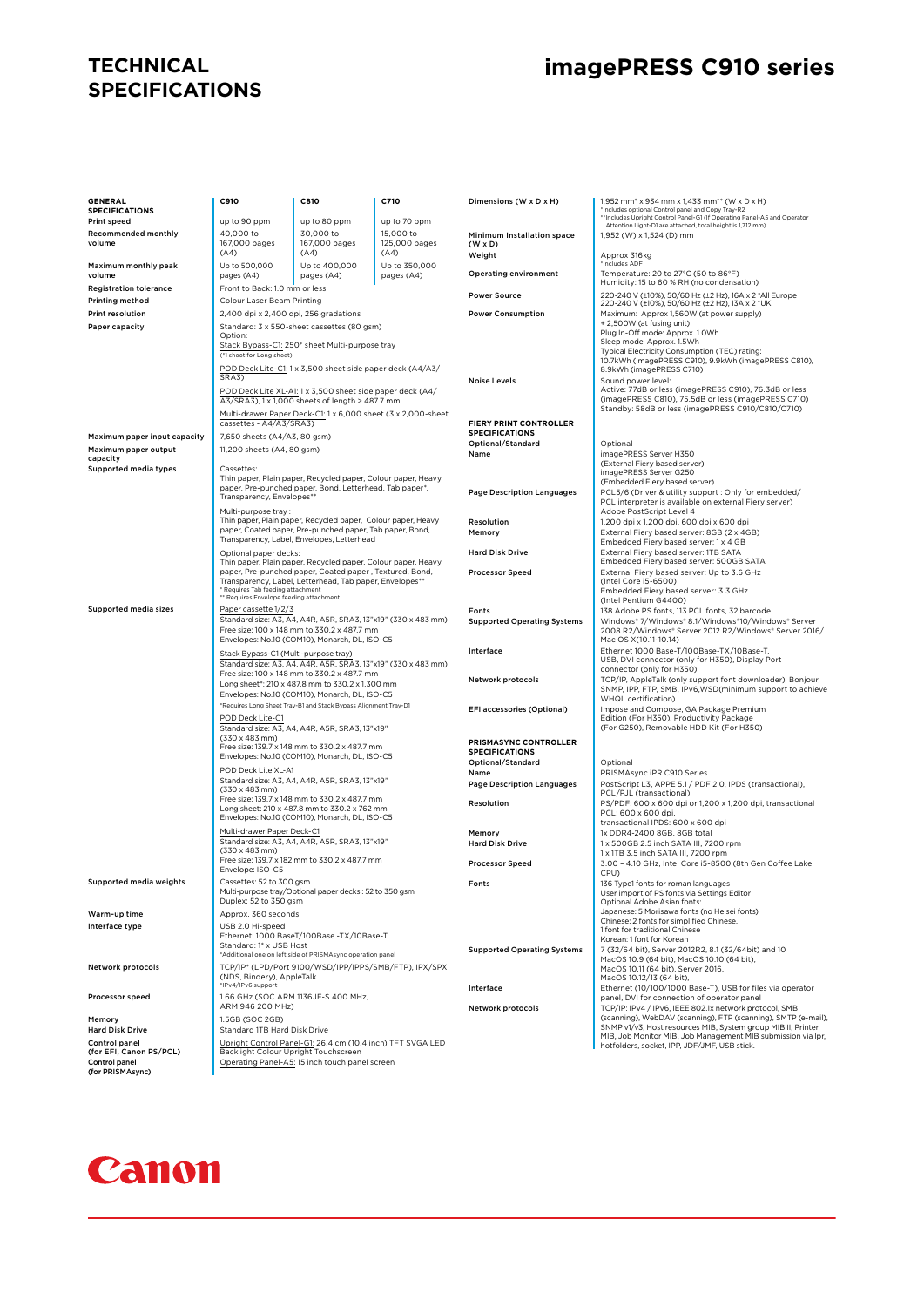#### **TECHNICAL SPECIFICATIONS**

## **imagePRESS C910 series**

| <b>SCAN SPECIFICATIONS</b>                     |                                                                                                                     | <b>OUTPUT</b>                   |                                                                                                                        |
|------------------------------------------------|---------------------------------------------------------------------------------------------------------------------|---------------------------------|------------------------------------------------------------------------------------------------------------------------|
| Name                                           | Duplex Colour Image Reader Unit-M1                                                                                  | <b>ACCESSORY SPECIFICATIONS</b> |                                                                                                                        |
| Description                                    | Optional colour flatbed scan unit and 300-sheet duplex<br>automatic document feeder                                 | Staple Finisher-W1 PRO          | Upper Tray (A) Capacity:<br>A4/A4R/A5R/A3/SRA3/13"x19"1,000 sheets (52-300 gsm) /                                      |
|                                                | (One-Pass Duplex Scan)                                                                                              |                                 | 200 sheets (301-350 gsm)                                                                                               |
| Type                                           | Colour flatbed plus one-pass duplex automatic document<br>feeder                                                    |                                 | Long sheet (Over 487.7 mm up to 762 mm length) 100 sheets<br>(52-79 gsm) / 50 sheets (80-150 gsm) / 25 sheets (151-300 |
| Supported media sizes                          | A3, A4, A4R, A5, A5R, Free sizes (W x L):                                                                           |                                 | gsm) / 20 sheets (301-350 gsm)                                                                                         |
| Supported media weights                        | Min. 139.7 mm x 128 mm, Max. 432 mm x 304.8 mm<br>Single-sided scanning (BW/CL): 38 to 220 gsm /                    |                                 | Lower Tray (B) Capacity:<br>A4 4,000 sheets (52-80 gsm) / 3,000 sheets (80.1-300 gsm),                                 |
| (BW/CL)                                        | 64 to 220 gsm;                                                                                                      |                                 | A4R 2,000 sheets (52-300 gsm),<br>A31,500 sheets (52-300 gsm),                                                         |
|                                                | Double-sided scanning (BW/CL): 50 to 220 gsm /<br>64 to 220 gsm                                                     |                                 | SRA3 1,000 sheets (52-300 gsm),                                                                                        |
| <b>Scan resolution</b>                         | Copy: 600 dpi x 600 dpi                                                                                             |                                 | Any size 200 sheets (301-350 gsm)<br>Paper Weight: 52 to 350 gsm                                                       |
| Duplex scanning                                | Send: 600 dpi x 600 dpi / 300 dpi x 300 dpi<br>2-sided to 2-sided (Automatic)                                       |                                 | Staple Position: Corner, Double                                                                                        |
| Scan speed                                     | Single-sided (A4, 300 dpi): (BW/CL) 120/120 ipm                                                                     |                                 | Staple Capacity: A4: 100 sheets, A3/A4R: 50 sheets<br>Dimensions (W x D x H): 800 mm x 792 mm x 1,239 mm (with         |
|                                                | Double-sided (A4, 300 dpi): (BW/CL) 230/150 ipm<br>Single-sided (A4, 600 dpi): (BW/CL) 120/70 ipm                   |                                 | Long Sheet Tray: 1,136 mm x 792 mm x 1,239 mm)                                                                         |
|                                                | Double-sided (A4, 600 dpi): (BW/CL) 150/85 ipm                                                                      |                                 | Weight: Approx. 130 kg<br>Power: 220-240V, 50-60Hz, 8A                                                                 |
| <b>SEND SPECIFICATIONS</b>                     |                                                                                                                     | Booklet Finisher-W1 PRO         | Tray Capacity / Paper Weight / Staple Position / Staple                                                                |
| Optional/Standard                              | Standard on all models                                                                                              |                                 | Capacity:<br>same as Staple Finisher-W1 PRO                                                                            |
| Send resolution                                | (Requires Duplex Colour Image Reader Unit M1)<br>100 dpi, 150 dpi, 200 x 100 dpi, 200 dpi, 300 dpi,                 |                                 | Booklet stitch paper size: A3, A4R, SRA3, 13"x19", Free size (210                                                      |
|                                                | 200 x 400 dpi, 400 x 200 dpi, 400 dpi, 600 dpi                                                                      |                                 | x 279.4 mm to 330.2 x 487.7 mm)<br>Booklet stitch paper weight: Body sheet 52-220 gsm, Cover                           |
| <b>Destinations</b>                            | E-Mail/Internet FAX (SMTP), PC (SMB, FTP), WebDAV.<br>Google Docs with iR-ADV Cloud Connect MEAP application        |                                 | sheet 64-300 gsm<br>Booklet stitch staple capacity: 25 sheets (52-80 gsm, include                                      |
| Address Book/Speed dials                       | LDAP (1000) / Local (Max. 500)                                                                                      |                                 | cover)                                                                                                                 |
| <b>File formats</b>                            | TIFF, JPEG, PDF, XPS, High compression PDF/XPS, PDF/A-1b,<br>Searchable PDF/XPS, Office Open XML (PowerPoint, Word) |                                 | Dimensions (W x D x H): 800 mm x 792 mm x 1,239 mm (with<br>Long Sheet Tray: 1,136 mm x 792 mm x 1,239 mm)             |
| <b>Universal Send Feature Sets</b>             | Universal Send Advanced Feature Set-H1 (option): Create                                                             |                                 | Weight: Approx. 180 kg                                                                                                 |
|                                                | outline PDF (Trace and Smooth), Adobe Reader Extensions<br>PDF (Searchable PDF/XPS is a standard feature.)          | Puncher Unit-BT1/BU1            | Power: 220-240V, 50-60Hz, 8A<br>Requires either Booklet Finisher-W1 PRO or                                             |
|                                                | Universal Send Security Feature Set-D1 (option): Send                                                               |                                 | Staple Finisher-W1 PRO                                                                                                 |
|                                                | encrypted PDF, and add digital device signature to PDF/                                                             |                                 | Punch Hole type: BT1: 2 holes and 4 holes (FRN) selectable,<br>BU1: 4 holes (SWE)                                      |
|                                                | XPS files.<br>Universal Send Digital User Signature Kit-C1 (option): Add                                            |                                 | Punch Paper Weight: 52-300 gsm                                                                                         |
|                                                | digital user signature to PDF/XPS files.                                                                            |                                 | Punch Paper Size:<br>2 holes: A3, A4, A4R,                                                                             |
| <b>COPY SPECIFICATIONS</b>                     |                                                                                                                     |                                 | Free size (182 x 182 mm to 297 x 432.0 mm excluding 203 x                                                              |
|                                                |                                                                                                                     |                                 | 257 mm to 297 x 270 mm)<br>4 holes: A3, A4, Free size (257 x 182 mm to 297 x 432 mm)                                   |
| <b>First Copy Output Time</b><br>(FCOT)(BW/CL) | Color: Approx 7.7 sec<br>BW: Approx. 6.9 sec                                                                        | Copy Tray-R2                    | Paper Size: All available size on marking engine                                                                       |
| Copy resolution                                | Reading: 600 dpi x 600 dpi<br>Printing: 2,400 dpi x 2,400 dpi                                                       |                                 | Paper Weight: 52 to 350 gsm<br>Output Capacity: 250 sheets at simplex/duplex printing                                  |
| Multiple copy                                  | Up to 9,999 copies                                                                                                  |                                 | ,100 sheets at length over 487.7 mm (Long Sheet Tray is<br>required)                                                   |
| <b>Reduction/Enlargement</b>                   | Zoom: 25-400% in 1% increments                                                                                      |                                 | Dimensions (W x D x H): 422 mm × 382 mm ×                                                                              |
|                                                | Fixed Zoom Ratio: 25%, 50%, 70%, 100%, 141%,<br>200%, 400%                                                          |                                 | 175 mm<br>Weight: Approx. 1.2 kg                                                                                       |
| <b>INPUT ACCESSORY</b>                         |                                                                                                                     | <b>High Capacity Stacker-H1</b> | Paper Size: A3, A4, A4R, A5R, SRA3, 13"x19",                                                                           |
| <b>SPECIFICATIONS</b>                          |                                                                                                                     |                                 | Free size (140 x 182 mm to 330.2 x 1,300 mm)<br>Paper Weight: 52 to 350 gsm                                            |
| POD Deck Lite-C1                               | Standard size: A3, A4, A4R, A5R, SRA3, 13"x19" (330 x 483<br>mm)                                                    |                                 | Output Capacity                                                                                                        |
|                                                | Free size: 139.7 x 148 mm to 330.2 x 487.7 mm<br>Envelopes: No.10 (COM10), Monarch, DL, ISO-C5                      |                                 | Stack tray: 6,000 sheets (80 gsm) in two stacks of 3,000<br>sheets each                                                |
|                                                | Paper Weight: 52 to 350 gsm                                                                                         |                                 | Top Tray: 200 sheets (80 gsm, 140 x 182 mm to 330.2 x 762<br>mm), 100 sheets (210 x 762.1 mm to 330.2 x 1,300 mm)      |
|                                                | Paper Capacity: 3,500 sheets (80 gsm) /<br>4,000 sheets (64gsm)                                                     |                                 | Dimensions (W x D x H):                                                                                                |
|                                                | Dimensions (W x D x H): 717 mm x 686 mm x 574 mm                                                                    |                                 | 899 mm × 745 mm × 1,040 mm<br>Weight: Approx. 120 kg                                                                   |
| POD Deck Lite XL-A1                            | Weight: Approx. 76 kg<br>Standard size: A3, A4, A4R, A5R, SRA3, 13"x19" (330 x 483 mm)                              |                                 | Power: 90-264V, 47-63Hz, 10A                                                                                           |
|                                                | Free size: 139.7 x 148 mm to 330.2 x 487.7 mm                                                                       | Perfect Binder-E1               | Booklet size: 203 x 138 mm to 297 x 216 mm<br>Booklet thickness: Up to 25mm                                            |
|                                                | Long sheet: 210 x 487.8 mm to 330.2 x 762 mm<br>Envelopes: No.10 (COM10), Monarch, DL, ISO-C5                       |                                 | Cutting Range: Top/bottom: 6.5 to 39.5mm at each edge,                                                                 |
|                                                | Paper Weight:<br>(Up to 487.7 mm length) 52 to 350 gsm                                                              |                                 | fore edge: 6.5 to 49.5mm<br>Body pages:                                                                                |
|                                                | (Over 487.7 mm up to 762 mm length) 64 to 300 gsm                                                                   |                                 | Sizes: A4, SRA4, Free size (257 x 182 mm to                                                                            |
|                                                | Paper Capacity:<br>(Up to 487.7 mm length) 3,500 sheets (80 gsm) /4,000 sheets                                      |                                 | 320 x 228.6 mm)<br>Paper weight and number of sheets:                                                                  |
|                                                | (64 gsm),                                                                                                           |                                 | Thin Paper (52-63 gsm): 30-200 sheets<br>Plain Paper (64-80 gsm): 10-200 sheets                                        |
|                                                | (Over 487.7 mm up to 762 mm length) 1,000 sheets (80 gsm)<br>Dimensions (W x D x H): 1,105 mm x 686 mm x 574 mm     |                                 | Plain Paper (81-90 gsm): 10-150 sheets                                                                                 |
|                                                | Weight: Approx. 113 kg                                                                                              |                                 | Thick Paper (91-105 gsm): 10-150 sheets<br>Thick Paper (106-163 gsm): up to 10 sheets as insertion                     |
| Multi-drawer Paper Deck-C1                     | Standard size: A3, A4, A4R, A5R, SRA3, 13"x19" (330 x 483 mm)                                                       |                                 | sheet or up to 25mm as thickness of bunch                                                                              |
|                                                | Free size: 139.7 x 182 mm to 330.2 x 487.7 mm<br>Envelope: ISO-C5                                                   |                                 | Cover:<br>Number of Sheets: 1 sheet                                                                                    |
|                                                | Paper Weight: 52 to 350 gsm                                                                                         |                                 | Sizes: A3, SRA3, Free size (257 x 364 mm to 330.2 x<br>487.7mm)                                                        |
|                                                | Paper Capacity: 3 x 2,000 sheets, total 6,000 sheets (80 gsm) /<br>3 x 2,200 sheets, total 6,600 sheets (64 gsm)    |                                 | Paper weight: 90 to 300 gsm                                                                                            |
|                                                | Dimensions (W x D x H): 950 mm x 797 mm x 1,040 mm                                                                  |                                 | Tray capacity: Approx.127mm or approx.1,000 sheets of<br>paper as a total                                              |
| <b>Stack Bypass-C1</b>                         | Weight: Approx. 155 kg<br>Standard size: A3, A4, A4R, A5R, SRA3, 13"x19" (330 x 483 mm)                             |                                 | Dimensions: 922 mm x 791 mm x 1,300 mm                                                                                 |
|                                                | Free size: 100 x 148 mm to 330.2 x 487.7 mm                                                                         |                                 | Weight Approx. 308kg<br>Power: 220-240V, 50/60Hz, 3.0A                                                                 |
|                                                | Long sheet*: 210 x 487.8 mm to 330.2 x 1,300 mm<br>Envelopes: No.10 (COM10), Monarch, DL, ISO-C5                    | Document Insertion Unit-N1      | Number of trays: 2 trays                                                                                               |
|                                                | *Requires Long Sheet Tray-B1 and Stack Bypass Alignment Tray-D1<br>Paper Weight: 52 to 350 gsm                      |                                 | Paper size: A3, A4, A4R, SRA3, 13"x19",<br>Free size (182 × 182 mm to 330.2 × 487.7 mm)                                |
|                                                | Paper Capacity: 250 sheets (80 or 64 gsm),                                                                          |                                 | Paper Weight: 52 to 300 gsm                                                                                            |
|                                                | 1 sheet (Long sheet)<br>Dimensions* (W x D x H): 749 mm x 528 mm x 402 mm                                           |                                 | Paper Capacity: 200 sheets x 2 trays (80 gsm)<br>Dimensions (W x D x H): 336 mm (746 mm including Tray) × 793          |
|                                                | *With the Stack Bypass Alignment Tray-D1 and the Long Sheet Tray-B1                                                 |                                 | mm × 1,407 mm<br>Weight: Approx. 61kg                                                                                  |
|                                                | Weight*: Approx. 9.5 kg<br>*With the Stack Bypass Alignment Tray-D1 and the Long Sheet Tray-B1                      |                                 | Power: 100-240V, 50/60Hz, 1.0A                                                                                         |